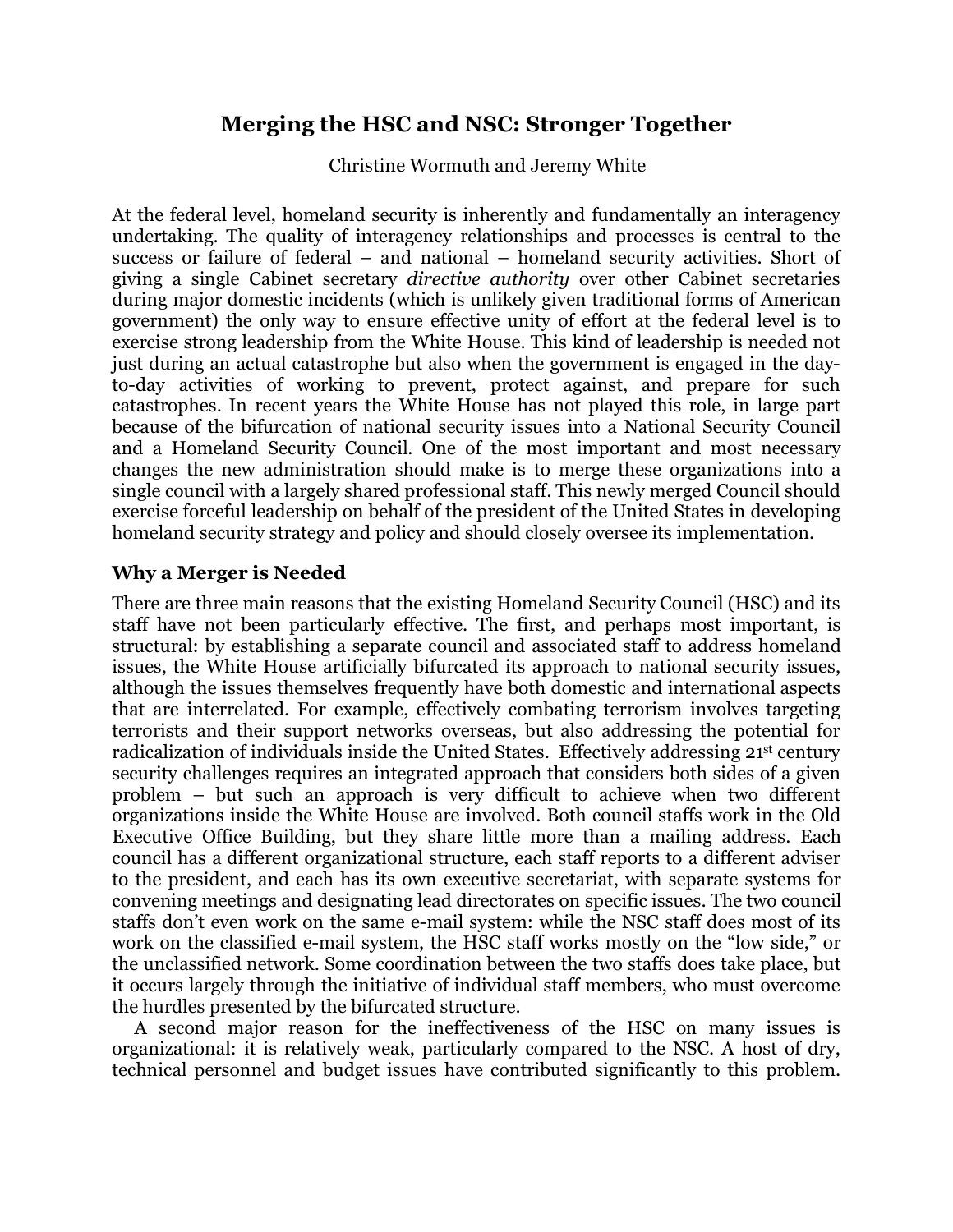Unlike the NSC and its staff, the HSC and its staff do not constitute a separate organization inside the Executive Office of the President; as a result, HSC personnel numbers count against the overall personnel ceiling for White House staff and so there is pressure to minimize the size of the HSC organization. While the NSC has more than 240 staff members, the HSC on average has only forty-five.1 Moreover, as a consequence of HSC's administrative status within the Office of the President, the council does not have its own budget, which places a tight salary cap on the staff. Although HSC staff members have significant responsibility and work extremely long hours, even the highest paid among them earn less than senior GS-15 civil servants elsewhere in government. This salary gap has added to the difficulty of recruiting the best and brightest to the HSC organization – a task that was already challenging, because the HSC is seen as having less stature than the NSC. As a result, many more HSC than NSC staffers have backgrounds in political campaigns rather than in national and homeland security issues, and frequently they are less experienced overall than their NSC peers.

Finally, the HSC has not been particularly effective in its efforts either to lead the interagency in developing core strategy and guidance on homeland security issues (such as developing an interagency deliberate planning process) or in overseeing implementation of policies once they are developed (such as the range of documents and processes called for in Homeland Security Presidential Directive 8 on National Preparedness that was signed out in 2004). This lack of success can be partly attributed to the HSC's relatively small and inexperienced staff, but it is also associated with the explicit preference shown by the Bush Administration for "the lead agency approach," which focuses the NSC and HSC staffs primarily on coordination rather than development of strategy and policy.2 Historically, some presidents have structured the NSC to take a greater leadership role in driving foreign and national security policy; others have used the NSC primarily as a coordinating body.3 However, as security challenges become increasingly complex, and as extensive capabilities must be integrated from across the entire federal government, the lead agency model clearly will prove inadequate in many cases. During the Bush Administration, the Department of Homeland Security has served as the lead agency for most major homeland security initiatives, but in the absence of firm backing from the White House and an HSC with the power to quash bureaucratic disagreements, DHS has typically expended a great deal of its efforts on intramural struggles within the executive branch.4

## **What a Merged Council Would Look Like**

Merging the two councils is the first step the new administration can take toward creating significantly more unity of effort in government efforts to prevent, prepare for, and respond to a catastrophe. A newly unified NSC and staff should be empowered to lead the interagency in formulating homeland security policy and overseeing its implementation on behalf of the president of the United States. To effect this merger, President Obama will need to ask Congress to amend the Homeland Security Act of 2002 by eliminating sections 901 through 906 of the law, which essentially establish the Homeland Security Council as a distinct organization. 5 Unifying the Homeland Security Council and National Security Council organizations would also require amending the National Security Act of 1947 to make the secretary of homeland security and attorney general permanent members of the NSC. The current practice of inviting other Cabinet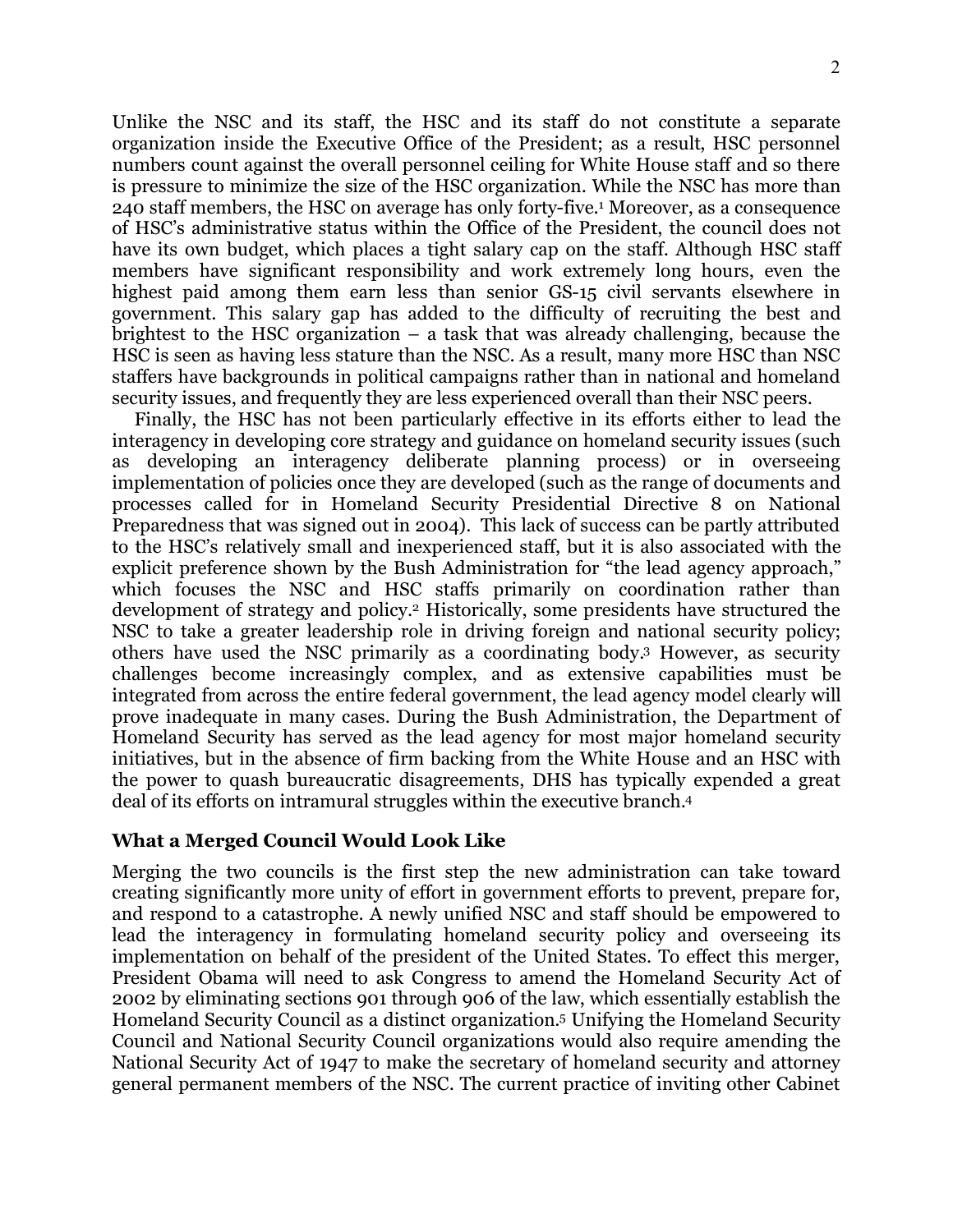heads to NSC meetings as appropriate to the specific substantive issues under consideration should continue.

The unified National Security Council would be led by the national security adviser (NSA) to the president, as is the case today, but the NSA would have two deputies – a deputy for international affairs and a deputy for domestic affairs. The national security adviser already holds one of the most grueling jobs in Washington, bearing the responsibility for a vast array of issues. Merging the two councils and their staffs would clearly add to this burden, but that disadvantage is more than outweighed by the benefits of addressing security issues holistically at the White House level. Assigning all security issues to a single national security adviser will ensure that the NSA has sufficient authority to resolve conflicts between Cabinet heads, particularly during times of crisis. Moreover, the two deputies would help lessen the challenge for the NSA of dealing with such a broad span of duties. These deputies would also need to be of sufficient stature to work effectively with top government officials, up to and including the level of Cabinet secretaries. During the Bush administration there have been as many as five positions labeled "deputy NSA" at one time; limiting their number to two would give the office more importance, bringing its holders much closer to being true seconds-in-command to the NSA. Moreover, should the international and domestic aspects of a problem seem to give rise to conflicting solutions or to require trade-offs, a single national security adviser with authority over the entire spectrum of issues will be positioned to weigh all elements and make a balanced recommendation to the president. Under the current model, the president has no single adviser whose job it is to weigh the competing domestic and international aspects of a problem and render an impartial judgment – overcoming the disagreements of Cabinet members, if necessary.

Under the merged council construct, with a single NSA and two deputy NSAs, much of the NSC staff would be shared and would report to both deputies. Some staffers might report only to one deputy, depending on their responsibilities. While President Obama should merge the two councils and their staffs, care should be taken to ensure that the "new" NSC organization complements its traditional national security expertise with senior staff who fully understand and possess considerable experience in catastrophe prevention, critical infrastructure protection, preparedness, response, and recovery issues. A merged council that is staffed only with traditional national security experts will not be effective at developing homeland security policy and guidance and would largely defeat the purpose of the merger.

Not only should the merged council include significant staff with expertise in homeland security disciplines, the council also should include staff that provide state and local government perspectives to ensure greater integration of these issues at the federal level. The National Security Education Program codified in Executive Order 13434 provides a mechanism to bring individuals with these backgrounds on to the merged council staff. Through the National Security Professional Development Program, senior state and local officials could join the council staff for a year to serve a detail assignment at the NSC. Under this type of program, senior people serving in the counterterrorism division of the New York City Police Department could spend a year at the White House, working in the merged council. This type of a rotational approach would also create opportunities for professionals at the federal level to serve in key positions in state and local governments, enabling them to use those experiences to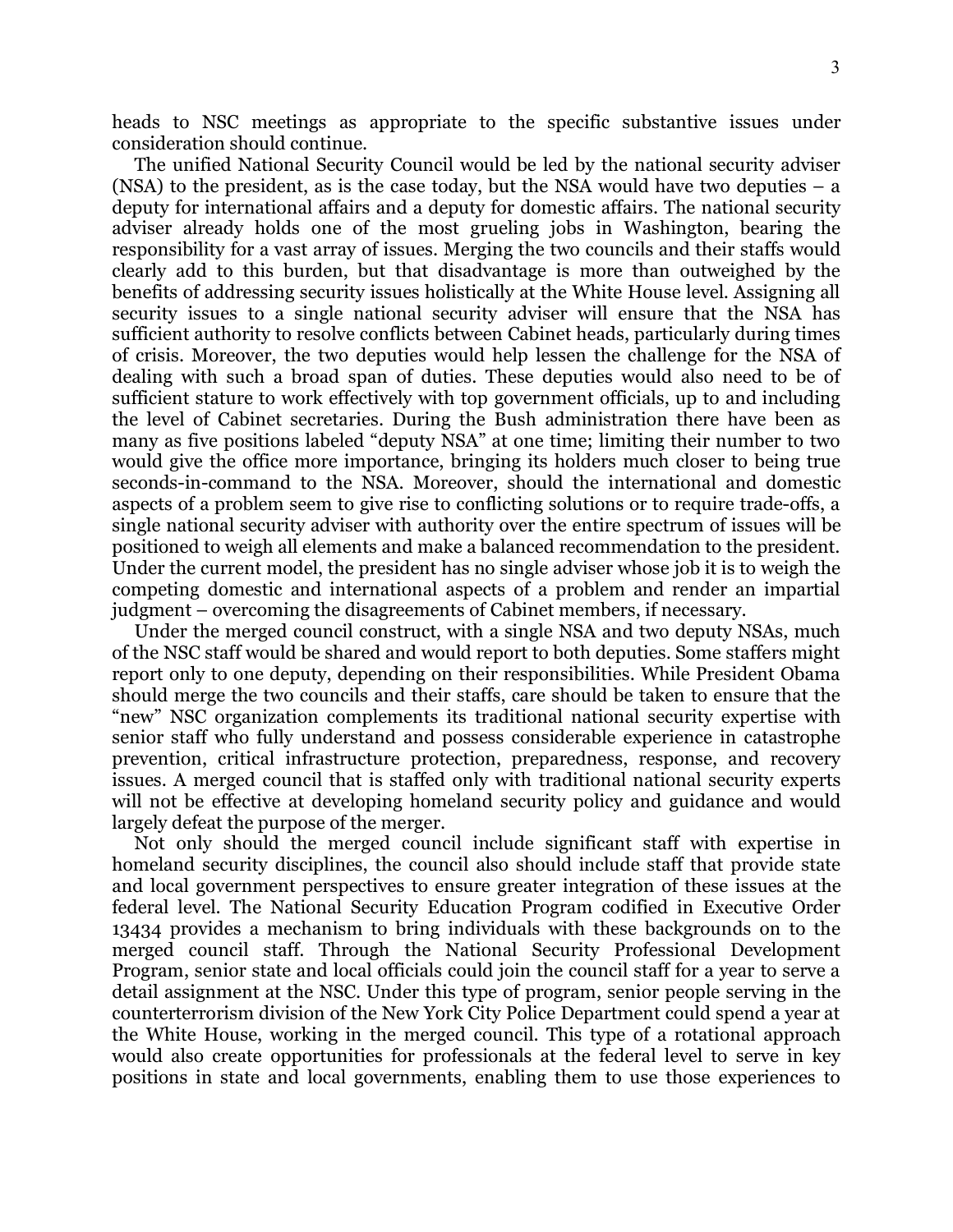inform their work when they return to the federal government. Although achieving these kinds of opportunities presents a host of bureaucratic challenges, their achievement would be a major step toward creating a truly "joint" homeland security workforce with vertical and horizontal integration that would enhance national preparedness.

In addition to integrating state and local perspectives at the staff level, there are other means of infusing these perspectives into policy-making at the White House level. The next president could reinstate the Homeland Security Advisory Council established to provide advice and counsel to the Executive Office of the President. Re-establishing this council would be another way to craft sensible homeland security policies and create greater buy-in for these policies outside the Beltway. To avoid charges of drawing only on the "usual suspects" at the state and local level for input, the next president should allow organizations like the National Governors Association (NGA), the U.S. Conference of Mayors, and the National Emergency Management Association (NEMA) to choose some of the members of the advisory council. Creating new opportunities for state and local representatives to provide input into policy development at the federal level geared toward implementing a national integrated homeland security system would not only help to increase the feeling of ownership of new policies, but would also generate better understanding at the federal level of how homeland security needs vary by state and region.

### **What a Merged Council Would Do**

Whatever the specific organization chosen by President Obama, to generate greater unity of effort the new unified National Security Council must play a much more prominent role in developing strategy and policy, and in overseeing the implementation of that policy, than either the NSC or HSC has done under the current administration. As integrated approaches to address future security challenges are developed, the roles of all relevant Cabinet agencies will not be equal. Some strategies may require that departments take responsibilities that are outside their traditional comfort zones; some resources may have to be shifted from one department to another. To ensure that clear policies are developed, difficult decisions are made, and turf battles are decisively resolved, a robust and unified NSC must act as honest broker and be empowered to carry out presidential decisions once they are made.

Some have argued that a merger is not particularly necessary, because the existence of separate Homeland Security and National Security Councils has not led to any major policy failures. The existence of two separate councils may not have caused any major policy failures, but it has caused the executive branch to miss important opportunities to develop more effective homeland security policy. For example, if the National Response Framework outlines how the federal government will operate with its partners "to the right of the boom," there is no analogue to how the federal government will operate with its partners "to the left of the boom" – before a catastrophe takes place. There are many reasons the executive branch does not yet have a National Prevention Framework, but in part it is because developing a prevention framework would have required staffs from the NSC and HSC – who come from different professional disciplines and cultures – to work together closely, solmething they are not used to doing. Merging these staffs into a single organization would bring them together and begin building a corporate culture of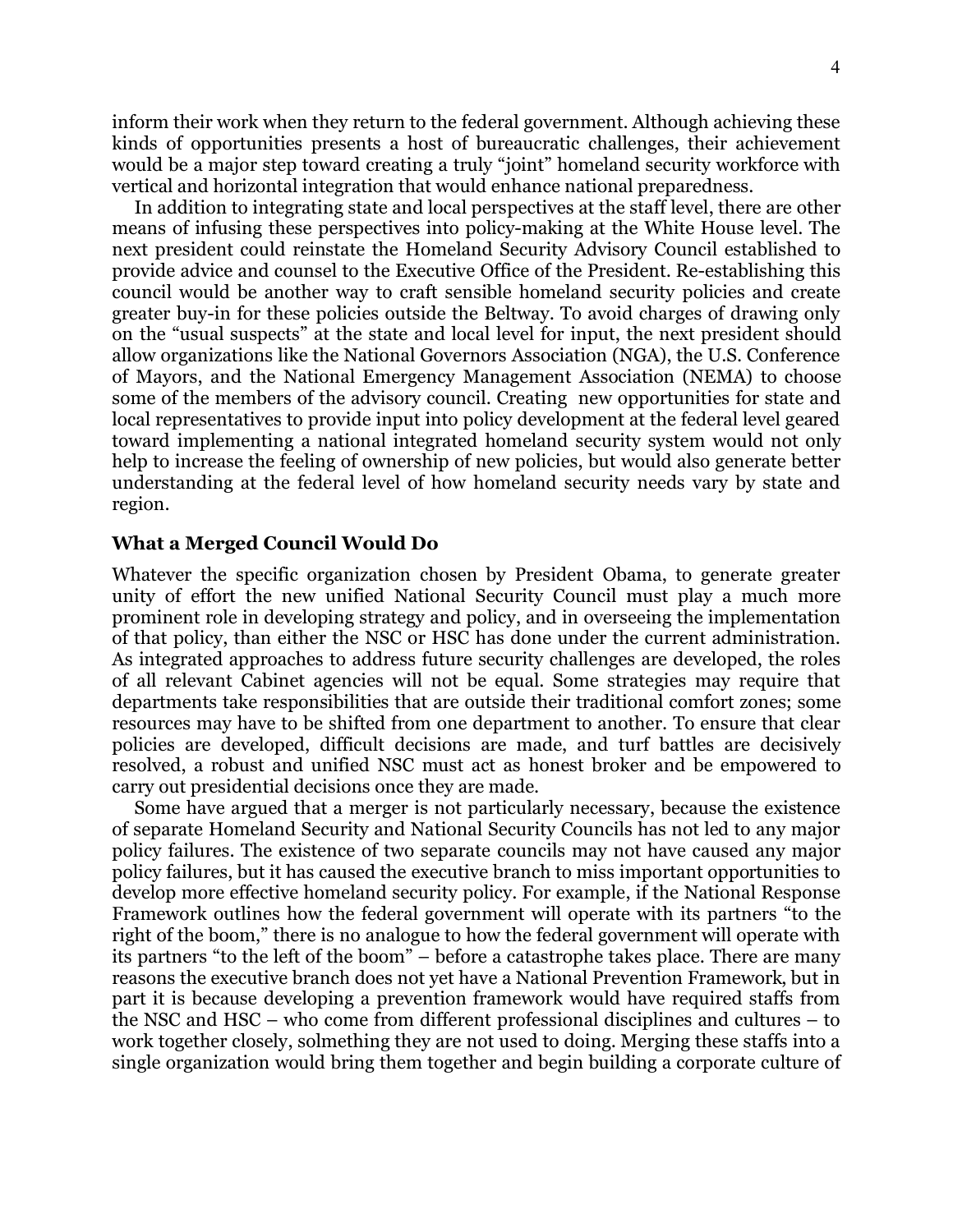cross-fertilization and integration during policy development, which is sorely needed in the broader homeland security enterprise

Just as important as effective NSC leadership during the front-end phase policy development is attentive NSC oversight of policy implementation. Such oversight does not imply an operational role for the council and its staff; the pitfalls of an operational NSC were amply demonstrated by the activities of Lieutenant Colonel Oliver North and others on the NSC staff during the Reagan administration. But in light of the relative autonomy of the Cabinet agencies, and the frequency of hard-fought battles over policies and resources, the only way to guarantee effective implementation is for the NSC staff to closely monitor the activities of Cabinet agencies. The current HSC organization does not have the staff, expertise, or stature to perform such monitoring; the current NSC has the necessary assets but lacks the power (which must be granted by the president) to execute this oversight role. As a result, turf battles are fought and re-fought, policy initiatives languish, congressional reporting deadlines are missed, and bureaucratic logrolling is common.

### **When a Merger Should Happen**

 $\overline{a}$ 

Although considerable progress has been made since the September 11 attacks in 2001, the country is still not fully prepared to deal with a domestic catastrophe. What ultimately matters to the American public is not how far we have come, but how far away we still are from being prepared for the next catastrophe. Homeland security received scant attention during the 2008 presidential campaign, but the task of readying the United States to face the threats of the post-September 11 era is an enormous one and poses a fundamental challenge for the new president. A merged NSC-HSC would go a long way towards enabling the federal government to do its part to better prepare the United States to face future challenges. Merging the HSC and the NSC would send a clear signal that homeland security issues will now be a fundamental part of President Obama's mainstream national security policy and will be a top priority for the new administration.

*Christine E. Wormuth is a senior fellow in the International Security Program at the Center for Strategic and International Studies, where she works on defense and homeland security issues, including emergency response and preparedness challenges, homeland security policy development, defense strategy and resources, and the capabilities and readiness of the U.S. military.*

*Jeremy White is research assistant in the International Security Program at the Center for Strategic and International Studies, where he works on issues relating to homeland defense, Iraq, homeland security policy, and future military readiness. Questions and comments regarding this essay should be directed to jwhite@csis.org.*

<sup>1</sup> Christine Wormuth and Anne Witkowsky, *Managing the Next Domestic Catastrophe* (Washington, DC: CSIS Press, 2008), 17.